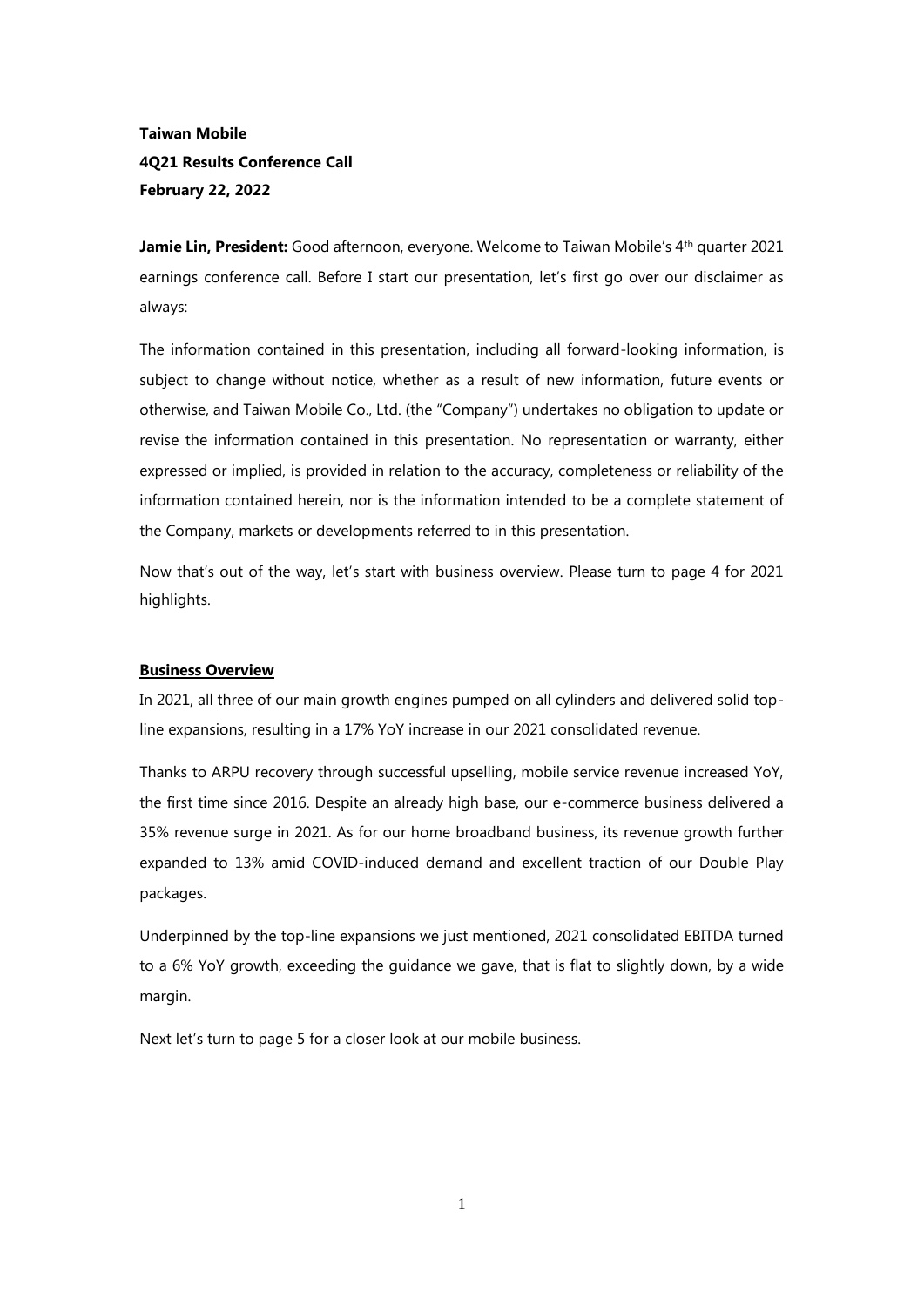### **5G Mobile – Growth Engine #1**

For Taiwan Mobile, 5G penetration more than doubled during 2021, at the same time lifting monthly fee by 26% for those customers that have upgraded. As a result, mobile and telecom service revenues both turned to YoY growths for the full year.

The upselling was achieved through the bundling of premium handsets such as the iPhone 13 and Google Pixel 6 series, with a focus on 48-month plans, as well as our unique Double Play (好速成雙) and momobile (mo 幣多) packages. Close to 60% of our Double Play subs were for \$999 or higher rate plans by the end of 2021 and our coverage footprint was over 70% of Taiwan's households. In addition, momobile users' contribution to momo's e-commerce revenue reached 1.9% in December, a significant increase from the 0.4% a year ago.

Meanwhile, carrying Disney+ as the exclusive telecom operator partner provided solid traction to our mobile business. We expect it to continue to help us promote premium rate plans, increase customer stickiness, and create cross-selling opportunities.

Finally, our customers continue to love our ability to offer them better products and services, and as a result, postpaid monthly churn has further declined by 9bps to a historical low of 0.87% in 2021. As we enhance our lineup of products and services to offer unique values to different market segments as well as continue to focus on 48-month contracts, we expect our growth momentum to continue and churn rate to remain low going forward.

Now let's turn to page 6 for an update on our e-commerce business.

#### **momo – Growth Engine #2**

As the leading e-commerce platform in Taiwan, momo delivered stellar results during the annual Double 11 shopping festival, with its e-commerce revenue reaching a historical high in the 4th quarter. For the full year, revenue grew 35% for the second year in a row, as customer number and stickiness continued to increase.

Thanks to economies of scale and operating leverage, momo's e-commerce EBITDA soared by 80% YoY, translating to 128bps of margin expansion to 5.2% in 2021.

On the logistics side, 5 more satellite warehouses were added in the 4th quarter, bringing the total number to 30, that's 8 more than a year ago. In addition to the on-going construction of the southern distribution center, we secured land for the central distribution center as well. Coupled with the continuous build-out of the satellite warehouse network and in-house delivery fleet, momo is well-positioned to continue outperforming its peers.

Now, let's take a look at our broadband business on the next page.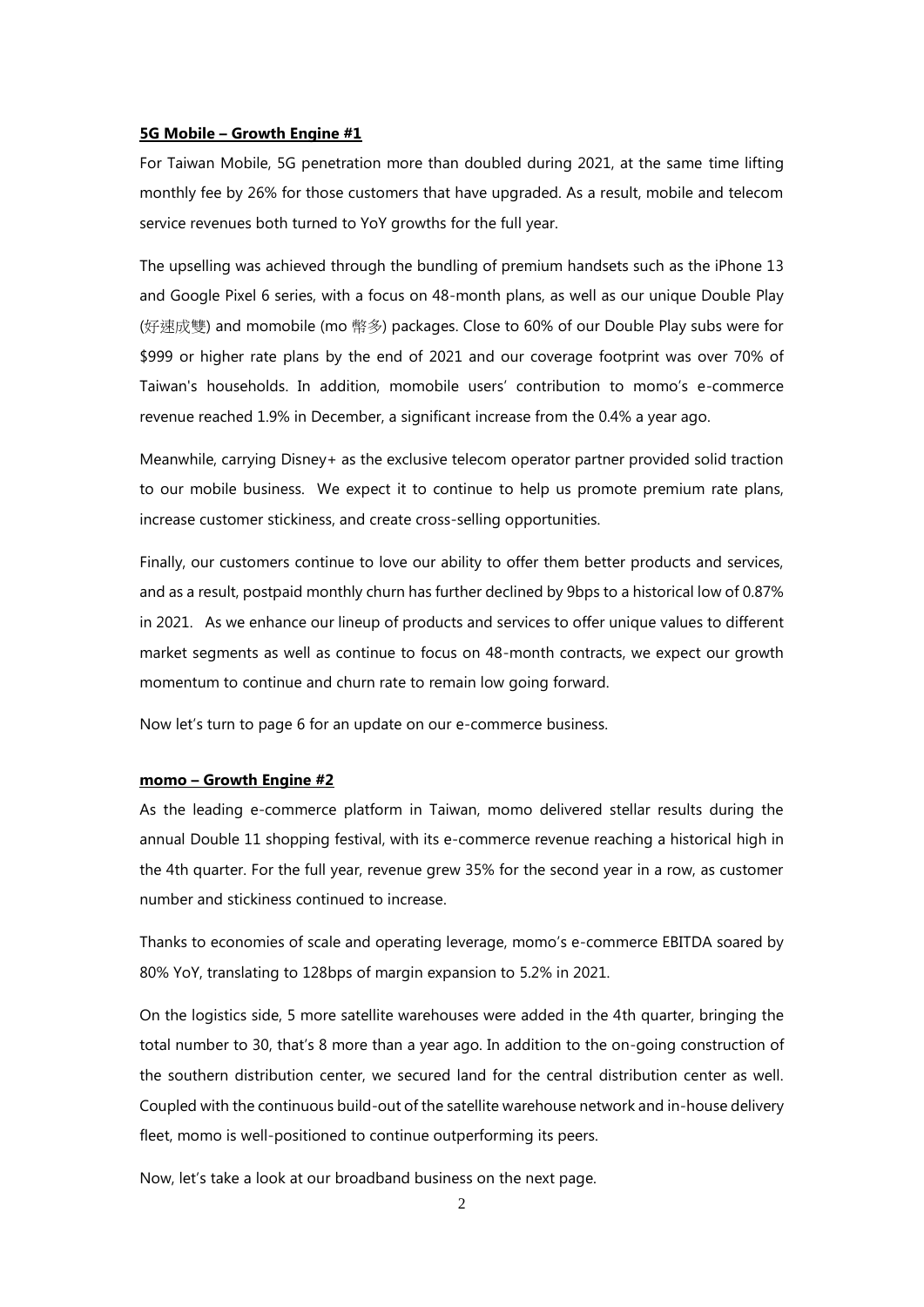### **Broadband – Growth Engine #3**

In the 4th quarter, we continued to outperform our MSO peers in the YoY trends of basic TV subscriptions and broadband service penetration.

Sustained demand for faster home broadband led to sequential increases in broadband subs and ARPU throughout the year. This resulted in a 13% YoY increase in broadband revenue in 2021, where Double Play was a significant contributor to growth. Broadband strength also helped CATV revenue and EBITDA both turn to YoY growth for the full year, the first time since 2015.

Now let me turn the presentation over to Rosie for Financial Overview.

#### **Performance by Business**

**Rosie Yu, CFO & Spokesperson:** Good afternoon. Let's start with Performance by Business.

In the 4th quarter of 2021, consolidated revenue grew by 17% on a YoY basis, supported by robust e-commerce business and improving telecom business. Mobile service revenue grew YoY with steady ARPU improvement, resulting in a 2% telecom revenue growth in the quarter.

Thanks to increasing revenues, well-managed marketing costs, and the government subsidies for 5G network construction, telecom EBITDA rose YoY, marking the third consecutive quarter of YoY growth.

momo continued on its growth, bolstered by e-commerce, where its revenue grew by 33% YoY in the quarter. Despite higher marketing expenses associated with the Double 11 shopping festival, EBITDA surged by 44% YoY, thanks to economies of scale and operating leverage.

CATV EBITDA increased by 3% YoY in the 4th quarter, underpinned by solid broadband revenue momentum.

Let's go to Results Summary.

# **Results Summary**

In the 4th quarter, besides solid top-line growth, telecom and CATV EBITDA continued to see YoY hikes while momo remained a key contributor to the YoY rise in consolidated EBITDA. As 5G D&A's impact on telecom profitability started subsiding, 5G upselling and momo's upbeat performance helped consolidated operating income grow 9% YoY in the 4th quarter. The YoY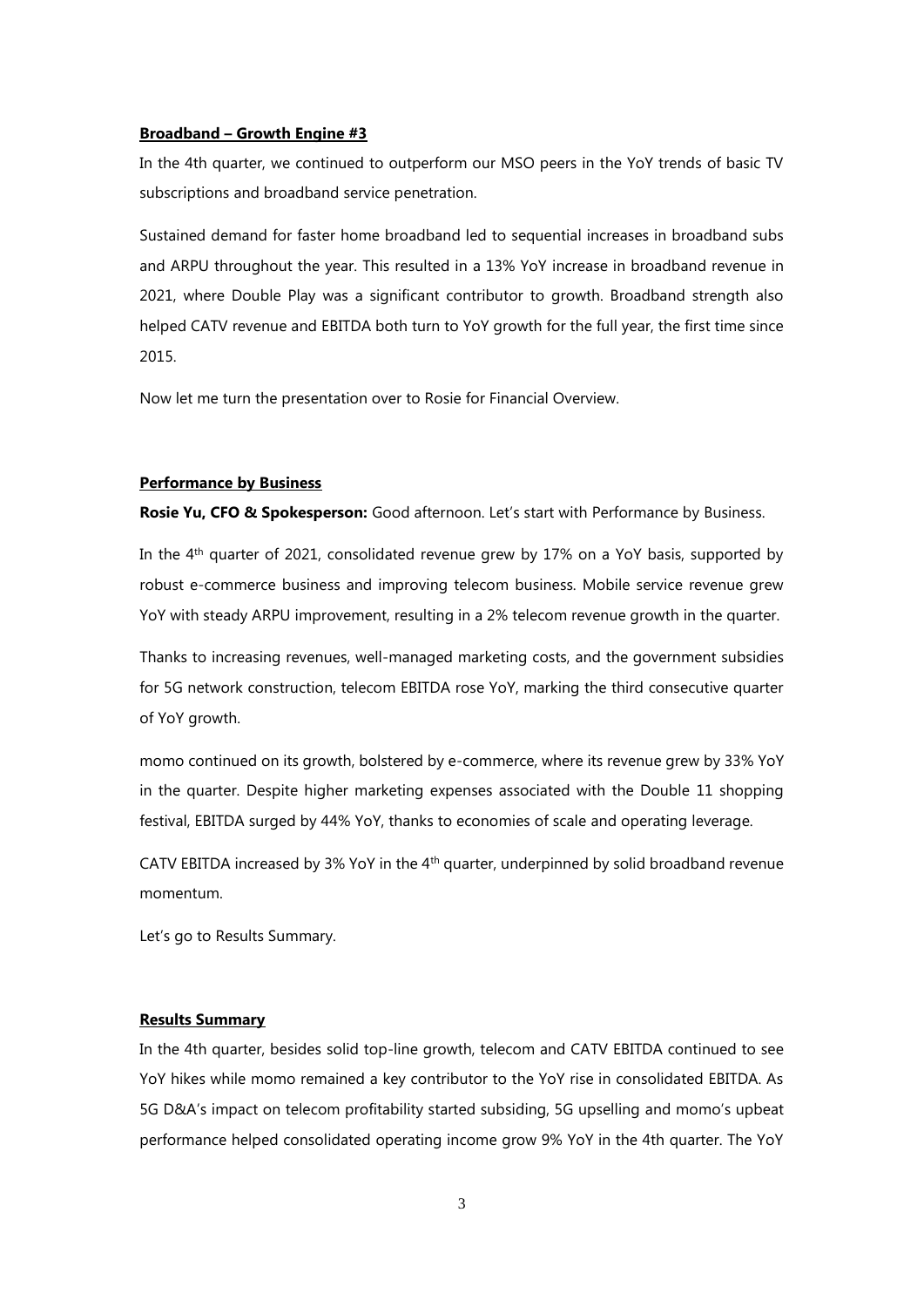jump in net income was mainly due to a high base from equipment write-offs. Excluding the write-offs, net income still increased YoY for this quarter.

For the full year, thanks to mobile service revenue growth YoY, sustained e-commerce momentum, and rising broadband demand, consolidated revenue grew 17% and consolidated EBITDA turned to 6% growth in 2021. Both exceeded our full year guidance released in the beginning of the year.

Let's move to Balance Sheet Analysis.

## **Balance Sheet Analysis**

On the asset side, cash increased QoQ and YoY, due to higher free cash flow inclusive of subsidies from the government. Receivables climbed YoY due to momo's revenue increase and TWM's direct carrier billing services.

PP&E remained stable as 5G capex cycle had already peaked, while non-current contract assets increased YoY as we featured 48-month premium handset bundle contracts.

As for liabilities, the YoY climb in payables was driven mainly by momo's e-commerce growth.

Stronger free cash flow and conversions of our convertible bond which matured in November last year, helped improve both current ratio and gearing in the 4th quarter of 2021.

Lastly, let's look at Cash Flow Analysis on the next slide.

#### **Cash Flow Analysis**

In the 4th quarter, despite a YoY increase in EBITDA, higher iPhone payables a year ago resulted in a YoY decrease in operating cash inflow. For the full year, the 5% YoY drop in operating cash inflow was driven by the rise in contract assets brought about by our longer contract period handset bundles.

In 2021, the YoY changes in investing and financing cash flows mainly reflected lower cash capex, which is net of government subsidies in 2021, and 5G license payments in 2020, respectively.

Free cash flow calculated with pre-IFRS 16 operating cash flow reached NT\$17.08bn in 2021, translating into a free cash flow yield of 6.1%.

Let me turn the presentation back to Jamie for event updates and Key Message.

4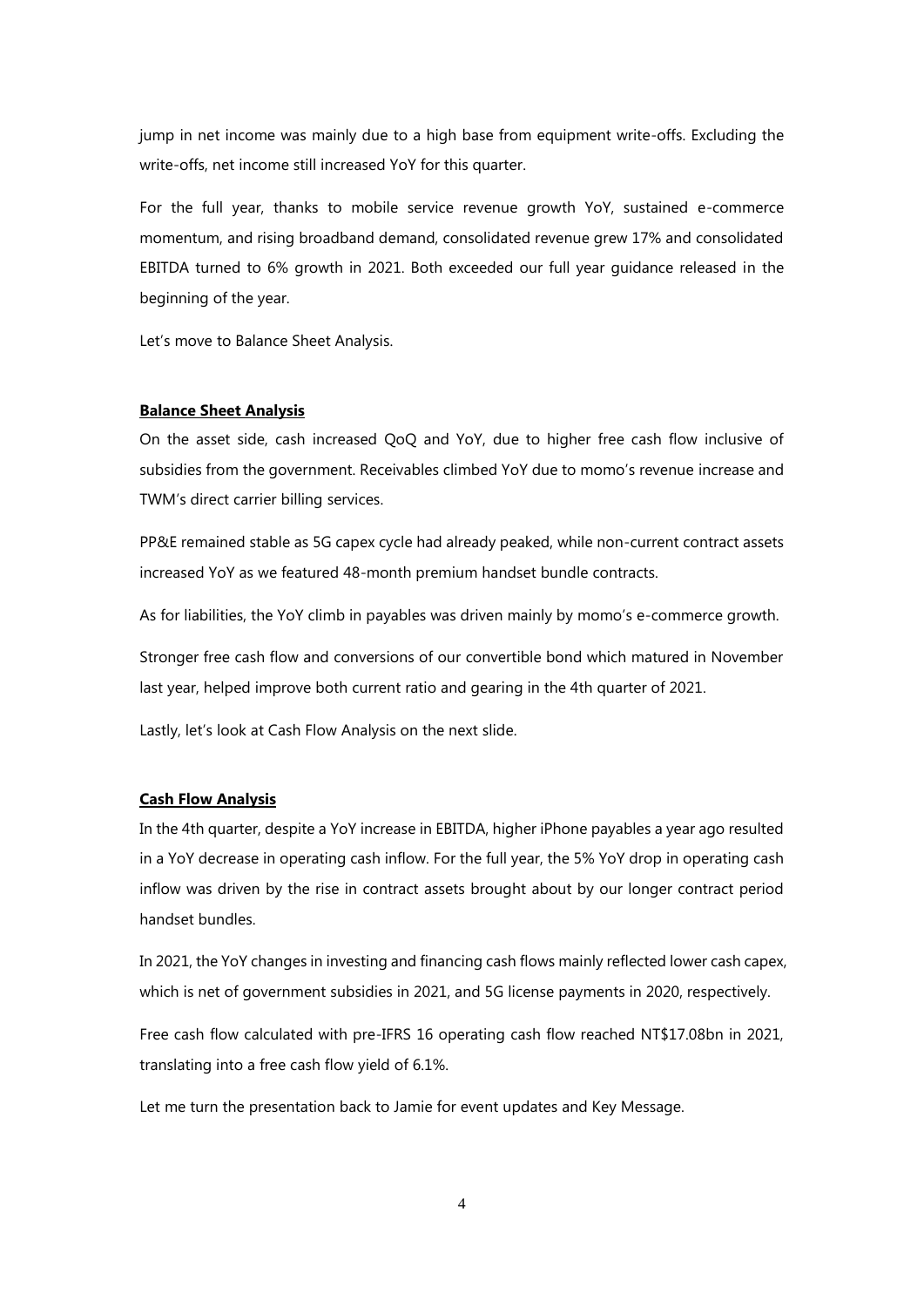### **Awards and Recognition**

Jamie: Thank you Rosie. Let's go to page 14 for Awards and Recognitions. This page summarizes the awards and recognitions that we received during the quarter, for your reference. Next, let me walk you through our guidance for 2022.

# **2022 Guidance**

In 2022, we expect consolidated revenue to grow by 15-17% YoY, underpinned by our 3 growth engines. Please note that this guidance does not take into account our pending merger with T-Star as the deal still requires regulatory approvals.

To ensure growth, we will prudently invest in mobile subscriber acquisition and retention, focusing on upselling via our growing unique bundle options, and increasing our premium cable broadband subscribers. As a result of these efforts, we expect consolidated EBITDA to grow by 1-3% in 2022.

For 2022 capex, a total of NT\$11.2bn was approved by the Board, where 5G capex will decline YoY. momo's capex will rise for e-commerce logistics center expansion, while cable TV's investment for broadband growth will continue.

#### **Key Message**

Finally, let's turn to page 16 to wrap up our presentation, here is the key message we would like for you to take away with:

In 2021, TWM delivered better-than-expected results and demonstrated our special ability to go to the market with unique offerings that cater to the needs of our customers. Going forward, we expect to continue to allocate capital to growth areas, including the acquisition of Taiwan Star and synergy creation post-merger, as well as emerging opportunities in smart logistics, web3, metaverse and Southeast Asia, in order to grow our customer base, meet their growing digital demands and gain a greater share of their overall spending.

With that, I would now open the floor up for Q&A session.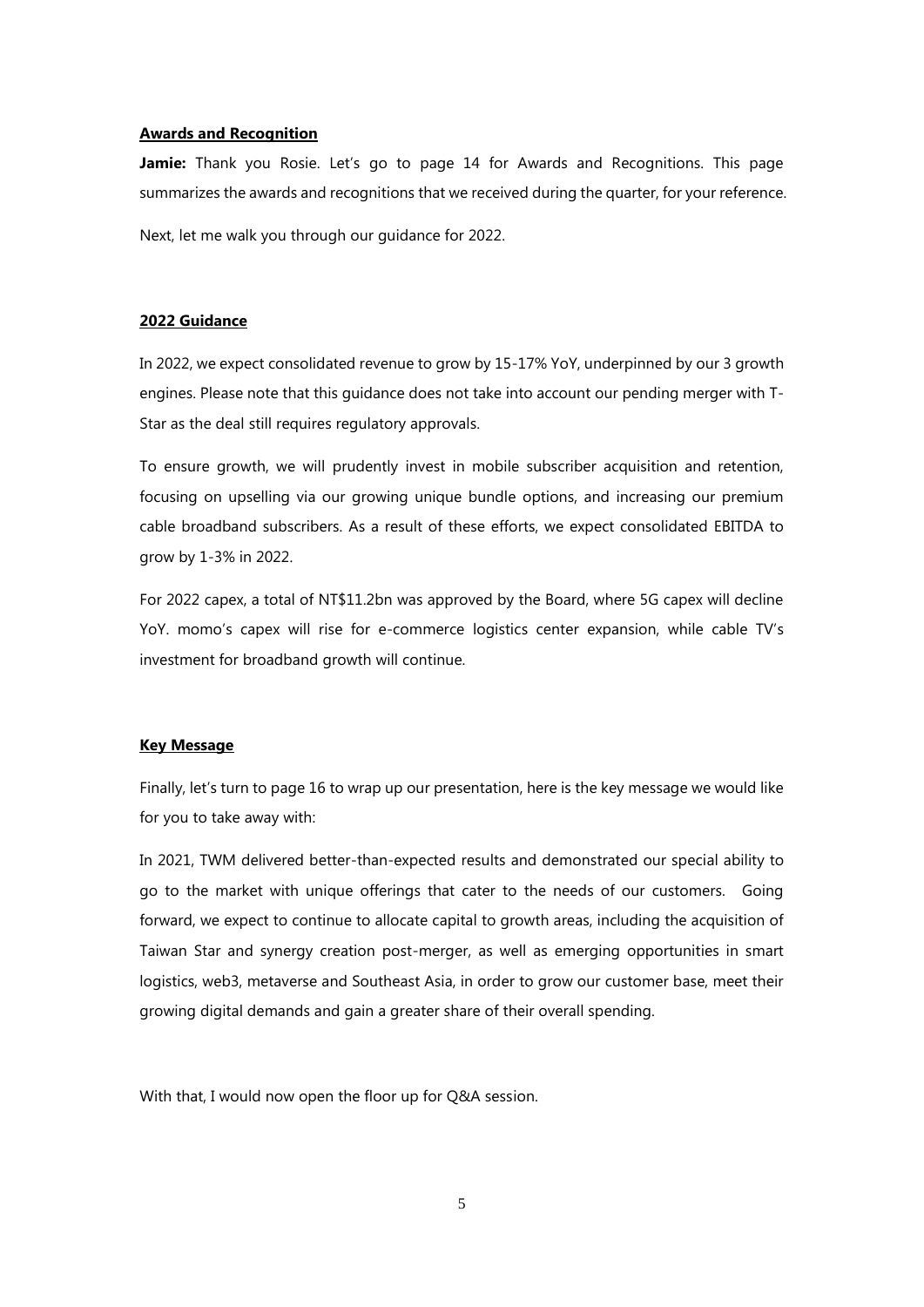# **Neale Anderson, HSBC: Two questions please. The first one relates to the final slide: emerging opportunities in smart logistics, web3, metaverse and Southeast Asia. Could you give us a little more detail on what your priorities are and where you believe TWM has an edge? The second question relates to the EBITDA guidance. I understand you're probably being conservative, but it does look low relative to the performance you achieved in 2021. Would it be possible to get a bit more color on where you think things might slow down, relative to the performance in 2021?**

**Jamie:** Thank you Neale. Those are the 4 key areas we will focus on in terms of emerging opportunities for 2022. Smart logistics will mainly be for supporting momo's growth. To capture web3 opportunities, we are looking into working with AppWorks startups. We are also developing services we can go to the market with, for the metaverse. As for Southeast Asia, we have already made investments in startups like TIKI and we're looking to increase our synergy with them.

**Jamie:** In 2021, we saw a demand surge due to COVID-19, resulting in a high base for momo EBITDA and broadband EBITDA. Taking that factor away from our guidance, this was management's best projection on what we can achieve for the year.

**Neale:** Thank you very much. Can I just follow up on the investment side? Do you have any parameters in terms of the amount or the size of the investments you might make in any of those areas or in total?

**Jamie:** The Board has a framework in place to evaluate the appropriate amounts of investment and it is probably above my pay grade to discuss that. But as you know, good opportunities are hard to come by, so it's more important to focus on finding these opportunities instead of thinking of investment as some sort of operation we can predict.

#### **Q&A**